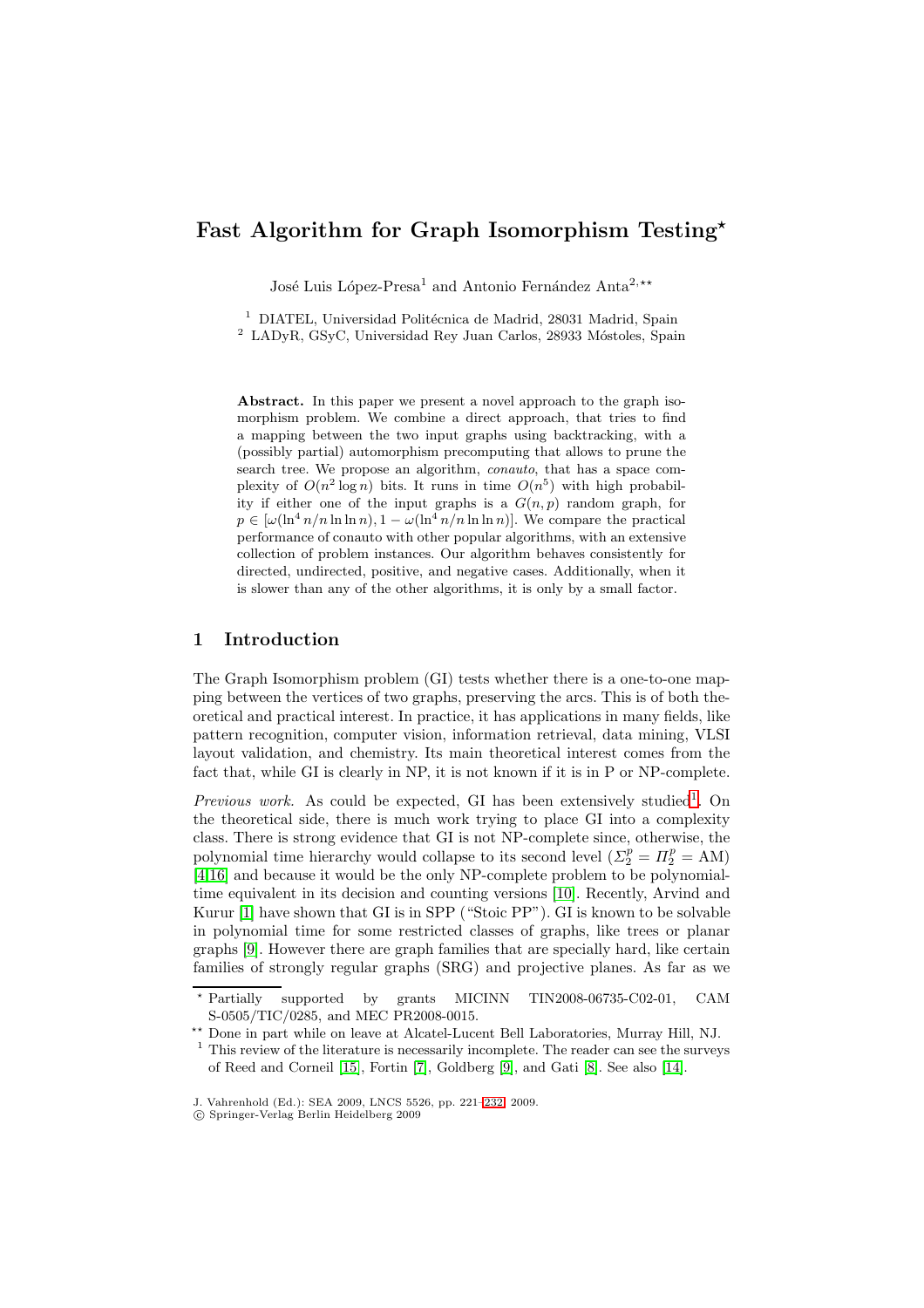#### 222 J.L. López-Presa and A. Fernández Anta

know, the best bound for general graphs up to now is due to Babai and Luks [3], whose canonical labeling (see below) algorithm runs in  $\exp(n^{1/2+o(1)})$  time. GI has also been studied on random graphs  $G(n, p)$ . For  $p = 1/2$ , Babai et al. [2] proposed a canonical labeling algorithm that labels all graphs in expected linear time. Recently, Czajka and Padurangan [6] have given a linear time algorit[hm](#page-11-5) that canonically labels a  $G(n, p)$  random graph with high probability<sup>2</sup>, for  $p \in$  $[\omega(\ln^4 n/n \ln \ln n), 1 - \omega(\ln^4 n/n \ln \ln n)].$ 

GI algorithms use mainly two approaches. The *direct* approach tries to find an isomorphism between the two input grap[hs d](#page-11-6)irectly with a classical backtracking algorithm, possibly using heuristics to prune the search tree. Examples of direct algorithms are Ullman's [18] or vf2 [5]. The major drawback of these algorithms is that they are slow when the graphs being tested have many automorphisms, since they usually do not detect them. The *canonical labeling* approach applies some function C() to each graph, which returns a *certificate* (canonical labeling) of the graph, such that  $C(G) = C(H)$  $C(G) = C(H)$  $C(G) = C(H)$  $C(G) = C(H)$  if and only if graphs G and H are isomorphic. Nauty [11,12] is a canonical labeling algorithm that is currenly considered the fastest GI algorithm. The main problem of nauty, and any other complete canonical labeling algorithm, is that it needs to compute the whole automorphism group (which is hard). Not surprisingly, Miyazaki [13] has found a family of graphs wi[th](#page-11-9) [exp](#page-11-10)onential lower time bounds for nauty.

*Contributions.* We propose an algorithm for GI that combines the best of the two approaches. Our algorithm, which we call *conauto*, is a direct algorithm since it tries to find a mapping between the two input g[rap](#page-11-11)hs using backtracking. However, to drastically prune the search tree, it looks for automorphisms in the graphs, as canonical labeling algorithms do, but without necessarily computing the whole automorphism group. We show that our algorithm has a space complexity of  $O(n^2 \log n)$  bits when run with *n*-node graphs. Additionally, using results of Czajka and Padurangan [6], we show that conauto runs in time  $O(n^3)$  w.h.p. if either one of the input graphs is a  $G(n, p)$  random graph, for  $p \in [\omega(\ln^4 n/n \ln \ln n), 1 - \omega(\ln^4 n/n \ln \ln n)].$ 

We claim that conauto is very practical. To back this claim we compare it with other algorithms, namely nauty  $[12]$  $[12]$  $[12]$  and vf2  $[5]$ . The former is included because it is considered to be the fastest practical GI algorithm, while the latter is included as a modern example of a direct algorithm. The comparison is done by running programs implementing the algorithms on an extensive benchmark that we have built [14], with p[osit](#page-11-10)ive and n[eg](#page-11-8)ative isomorphism cases, and directed and undirected graphs from several families. The benchmark used combines simple graph families, like random graphs, with other families that are known to be hard to handle by most GI algorithms, like some SRG families or the point-line graphs of [Desa](#page-11-12)rguesian projective planes. The comparison concludes that, when conauto is not able to handle a family of graphs (it cannot finish in 10,000 seconds), none of the other two can, while there are families that are handled easily by conauto and not by the others. Additionally, when it is slower than any of the other algorithms, it is only by a small factor. In general,

<sup>&</sup>lt;sup>2</sup> W.h.p., probability at least  $1 - O(n^{-c})$ , for some  $c > 0$  and large enough *n*.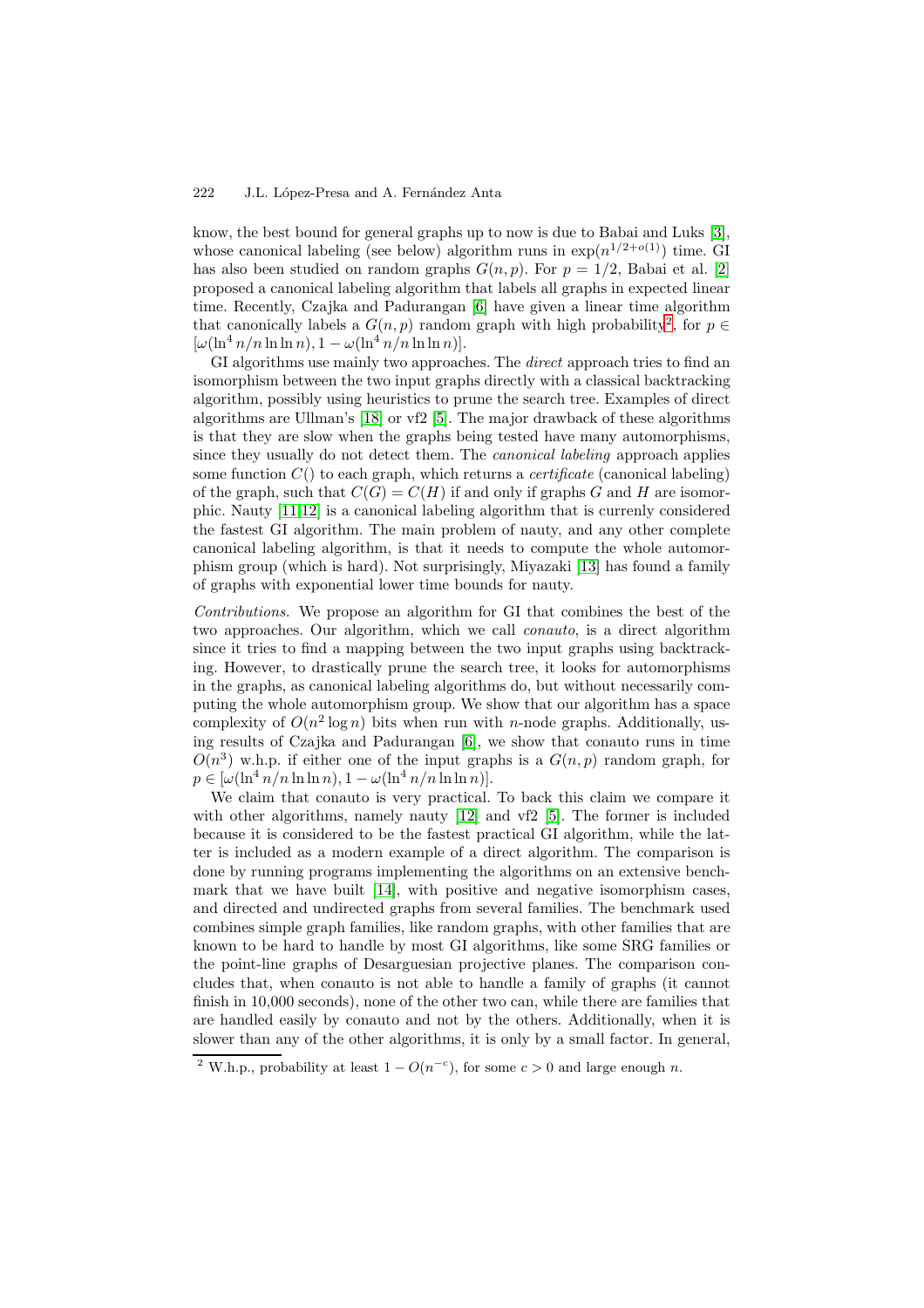conauto behaves more consistently in all cases (directed versus undirected, and positive versus negative). It is worth mentioning that an early version of conauto was recoded by Johannes Singler and included in the LEDA C++ class library of algorithms [17]. As noted in [17], both implementations (LEDA's and ours) of that early version of conauto have a very uniform behavior, but the LEDA implementation was found to be slower than ours. The version of conauto we present in this paper has a more complete search for automorphisms and uses them more ex[hau](#page-11-13)stively than th[e o](#page-11-13)ne included in LEDA.

*Paper structure.* In Section 2 we give basic definitions and notation. In Section 3 we describe the theoretic concepts on which the algorithm is based, while the algorithm is presented in Section 4. In Section 5 the asymptotic complexity of the algorithm is evaluated, and in Section 6 its practical performance is compared with nauty and vf2.

# **2 Definitions and Not[at](#page-6-0)ion**

A *directed graph*  $G = (V, R)$  consists of a finite non-empty set V of vertices and a binary relation  $R \subseteq V \times V$ . An *arc*  $(u, v) \in R$  is considered to be directed from u to v. R can be represented by an *adjacency matrix*  $Adj(G) = A$  with size  $|V| \times |V|$  in the following way.

$$
A_{uv} = \begin{cases} 0 \text{ if } (u, v) \notin R \land (v, u) \notin R \\ 1 \text{ if } (u, v) \notin R \land (v, u) \in R \\ 2 \text{ if } (u, v) \in R \land (v, u) \notin R \\ 3 \text{ if } (u, v) \in R \land (v, u) \in R \end{cases}
$$

Let  $V_1 \subseteq V$ , the *available degree* of v in  $V_1$  under G, denoted by  $ADg(v, V_1, G)$ , is the 3-tuple  $(D_3, D_2, D_1)$  where  $D_i = |\{u \in V_1 : A_{vu} = i\}|$  for  $i \in \{1, 2, 3\}.$ Extending the notation, we use  $ADg(V_1, V_2, G) = d$  to denote that  $\forall u, v \in$  $V_1, ADg(u, V_2, G) = ADg(v, V_2, G) = d$ , for  $V_1, V_2 \subseteq V$ . Let  $ADg(V_1, V_2, G) =$  $(D_3, D_2, D_1)$ , then we define  $Neigh(V_1, V_2, G) = D_3 + D_2 + D_1$  (i.e. the number of neighbors *each vertex* of  $V_1$  has in  $V_2$ ), and the predicate  $Lnkd(V_1, V_2, G)$  $(Neigh(V_1, V_2, G) > 0)$ . We say that  $(D_3, D_2, D_1) \prec (E_3, E_2, E_1)$  when the first 3-tuple precedes the second one in lexicographic order. This notation will be used to order the available degrees of both vertices and sets.

**Definition 1.** Let  $G = (V_G, R_G)$  and  $H = (V_H, R_H)$ . An isomorphism of G and H is a one-to-one mapping  $m: V_G \longrightarrow V_H$  such that for all  $u, v \in V_G$  $(v, u) \in R_G \iff (m(v), m(u)) \in R_H.$ 

Graphs G and H are *isomorphic*, written  $G \simeq H$ , if there is at least one isomorphism of them. An *automorphism* of G is an isomorphism of G and itself.

Like other GI algorithms, conauto relies on vertex classification. This is performed using the available degree of the vertices, and refining the successive partitions in an iterative process. A *partition* of a set S is a sequence  $S = (S_1, ..., S_r)$ of disjoint nonempty subsets of S such that  $S = \bigcup_{i=1}^{r} S_i$ . The sets  $S_i$  are called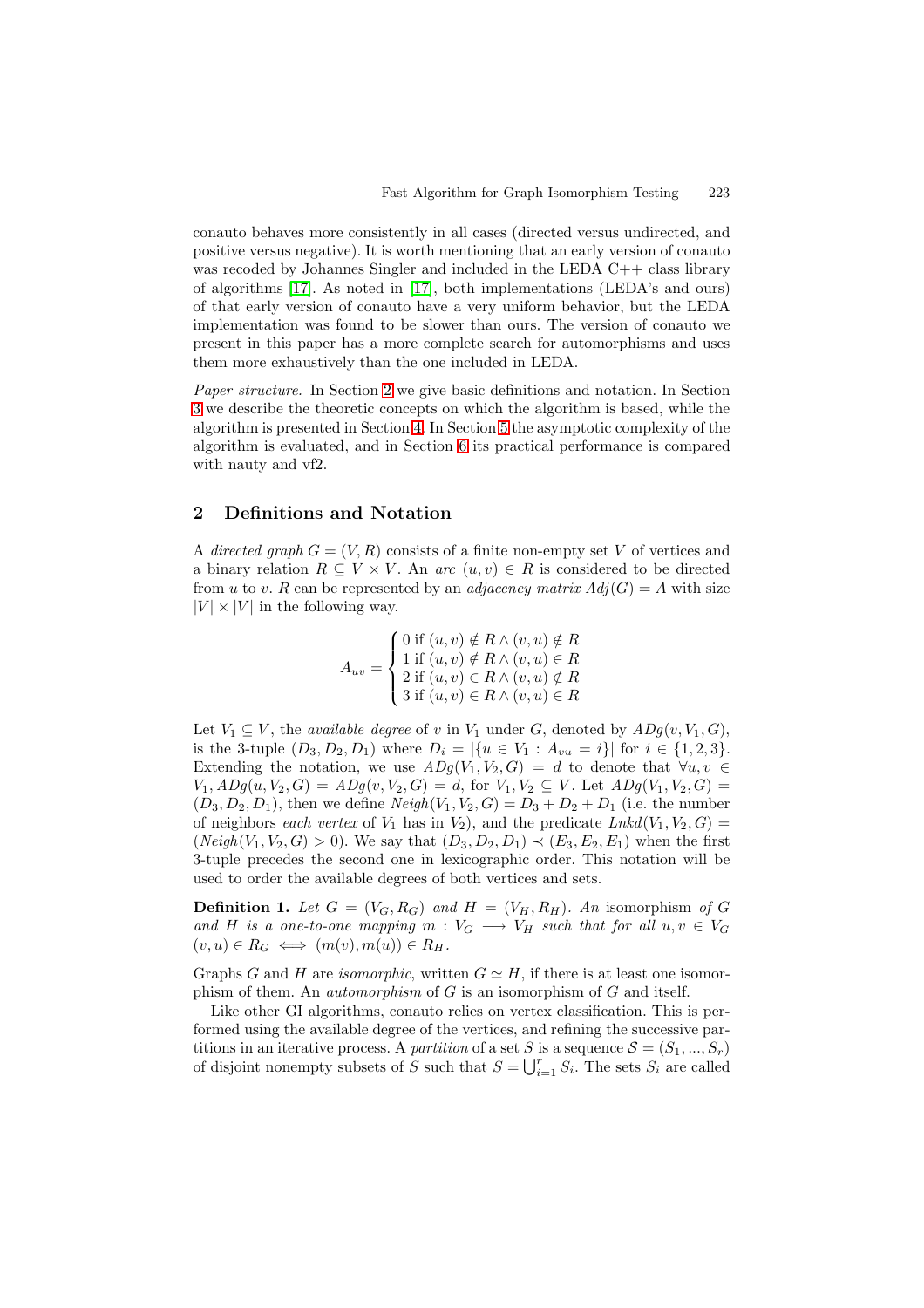the *cells* of partition S. The empty partition is denoted  $\emptyset$ . If  $S = (S_1, ..., S_r)$ and  $\mathcal{T} = (T_1, ..., T_s)$  are partitions of two disjoint sets S and T, the *concatenation* of S and T, denoted  $S \circ T$ , is the partition  $(S_1, ..., S_r, T_1, ..., T_s)$ . Clearly,  $\emptyset \circ \mathcal{S} = \mathcal{S} = \mathcal{S} \circ \emptyset.$ 

Partitions may be refined by two means: vertex and set refinements. A vertex refinement classifies the vertices in each cell using the adjacency type they have with a *pivot vertex*. This way, each cell may be split into up to four subcells. A set refinement classifies the vertices in each cell using their available degree with respect to a *pivot set* (cell). Let  $V_1, V_2 \subseteq V$ ,  $SetPart(V_1, V_2, G)$  is the *set partition* of  $V_1$  by  $V_2$ , which is a partition  $(S_1, ..., S_r)$  of  $V_1$  such that  $\forall i, j \in \{1, ..., r\}, i < j$ implies  $ADg(S_i, V_2, G) \succ ADg(S_j, V_2, G)$ . If  $V_2 = \{v\} \not\subseteq V_1$  we have the *vertex partition* of  $V_1$  by v, denoted  $VtxPart(V_1, v, G)$ . Let  $V_1 \subseteq V$ ,  $S = (S_1, ..., S_r)$  be a partition of  $V_1$ , and  $P = S_x$  for some  $x \in \{1, ..., r\}$  be a pivot set, then

- 1. The *vertex refinement* of S by the pivot vertex  $v \in P$ , denoted *VtxRef*  $(S, v, G)$ , is the partition  $\mathcal{T} = \mathcal{T}_1 \circ ... \circ \mathcal{T}_r$  such that  $\forall i \in \{1, ..., r\}, \mathcal{T}_i = \emptyset$  if  $\neg Lnkd(S_i, V_1, G)$ , and  $\mathcal{T}_i = VtxPart(S_i \setminus \{v\}, v, G)$  otherwise.
- 2. The *set refinement* of S by P, denoted  $SetRef(S, P, G)$  is the partition  $T =$  $\mathcal{T}_1 \circ \dots \circ \mathcal{T}_r$  such that  $\forall i \in \{1, ..., r\}, \mathcal{T}_i = \emptyset$  if  $\neg \textit{Lnkd}(S_i, V_1, G)$ , and  $\mathcal{T}_i =$  $SetPart(S_i, P, G)$  otherwise.

Let  $G = (V_G, R_G)$  and  $H = (V_H, R_H)$  be two graphs. Let  $S = (S_1, ..., S_r)$  and  $\mathcal{T} = (T_1, ..., T_s)$  be partitions of  $V_1 \subseteq V_G$  and  $V_2 \subseteq V_H$  respectively, S and T are *compatible* under G and H, denoted  $Comp(S, T, G, H)$ , if  $r = s$ , and  $\forall i \in \{1, ..., r\}, |S_i| = |T_i|$  and  $\overline{ABg}(S_i, V_1, G) = \overline{ADg}(T_i, V_2, H).$ 

A sequence of partitions starts with an initial partition (e.g., the degree partition) and each subsequent partition is obtained by applying some refinement to the previous one. A set refinement is labeled SET, and a vertex refinement is labeled VTX (from *vertex*) when the pivot set has only one vertex, and BTK (from *backtrack*) when it has more than one. More formally, a *sequence of partitions* for a graph  $G = (V, R)$  is a tuple  $(S, R, P)$ , where  $S = (S^0, ..., S^t)$ , are the partitions,  $R = (R^0, ..., R^{t-1})$  indicate the type of each refinement applied, and  $P = (P^0, ..., P^{t-1})$  are the pivot sets used. For all  $i \in \{0, ..., t\}$ , let  $S^i = (S^i_1, ..., S^i_{r_i}), V^i = \bigcup_{j=1}^{r_i} S^i_j$ . Then the following statements must hold:

- 1.  $\forall i \in \{0, ..., t-1\}, R^i \in \{\text{VTX}, \text{SET}, \text{BTK}\}, \text{and } P^i \in \{1, ..., |\mathcal{S}^i|\}.$
- 2.  $\forall i \in \{0, ..., t-1\}, R^i = \text{SET} \Rightarrow \mathcal{S}^{i+1} = \text{SetRef}(\mathcal{S}^i, S^i_{P^i}, G).$
- 3.  $\forall i \in \{0, ..., t-1\}, R^i \neq \text{SET} \Rightarrow \mathcal{S}^{i+1} = VtxRef(\mathcal{S}^i, v, G)$  for some  $v \in S_{P^i}^i$ .
- 4.  $\forall x \in \{1, ..., r_t\}, \ \neg Lnkd(S_x^t, V^t, G) \lor |S_x^t| = 1.$

For convenience, for any  $l \in \{1, ..., t-1\}$ , we refer to the tuple  $(\mathcal{S}^l, R^l, P^l)$  as *level* l. Level t is identified by  $S^t$ , since  $R^t$  and  $P^t$  are not defined. Note that, at each refinement step, from the definitions of vertex and set refinements, the relative order of the vertices is preserved, and the vertices with no links are discarded. It is hence possible to define a (partial) order of the vertices of a graph, induced by a sequence of partitions, in the following way. Let  $Q = (S, R, P)$  be a sequence of partitions for graph  $G = (V, R)$ .  $\forall i \in \{0, ..., t\}$ , let  $S^i = (S^i_1, ..., S^i_{r_i})$ , and  $V^i = \bigcup_{j=1}^{r_i} S_j^i$ . Q induces a (partial) *order*  $\prec_Q$  in V as follows.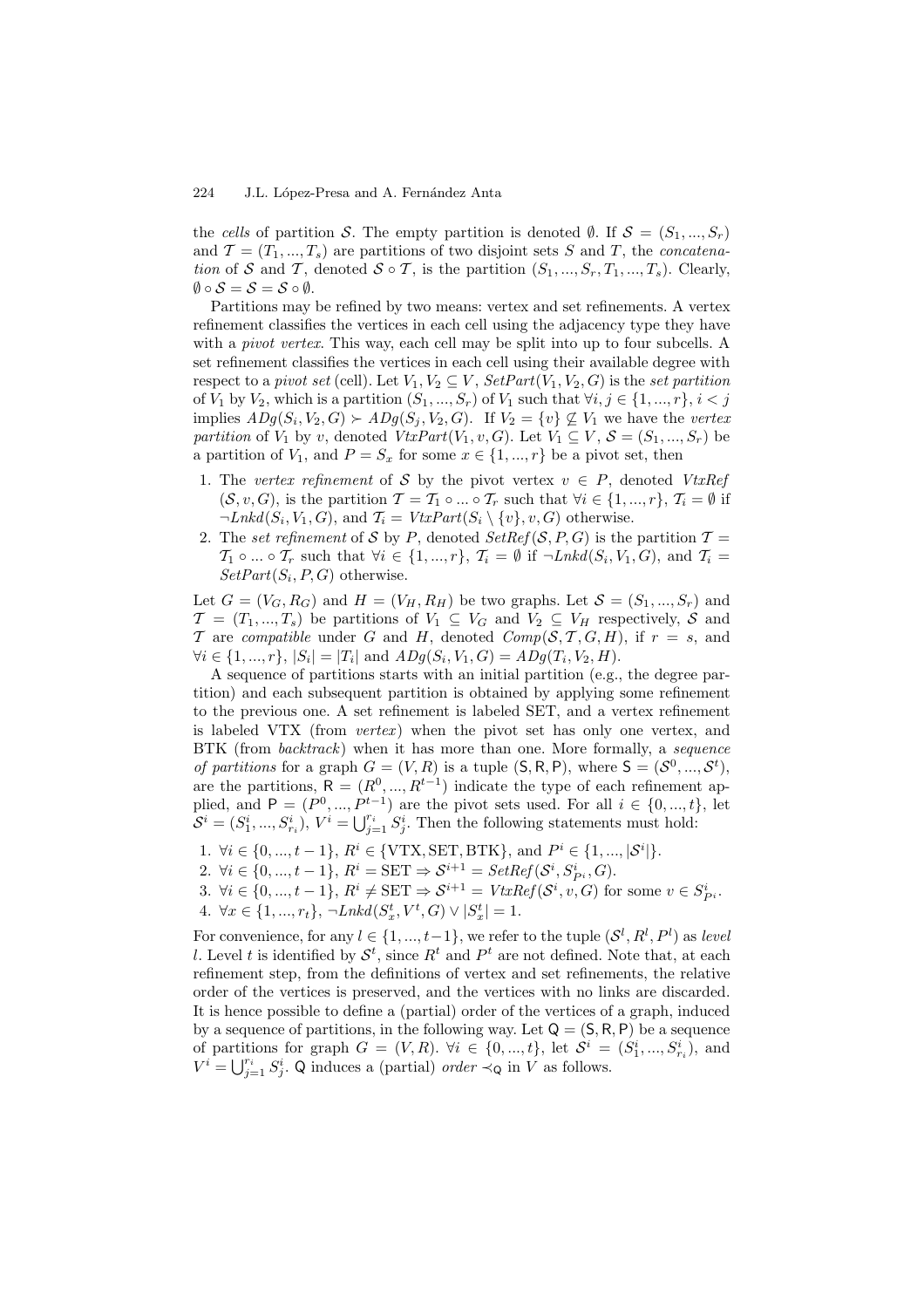1.  $\forall i \in \{0, ..., t\}, \forall x, y \in \{1, ..., r_i\}, x < y \Rightarrow \forall u \in S_x^i, \forall v \in S_y^i, u \prec_{\mathsf{Q}} v.$ 2.  $\forall i \in \{0, ..., t-1\}, \forall x \in \{1, ..., r_i\}, \forall u \in (S_x^i \setminus V^{i+1}), \forall v \in (S_x^i \cap V^{i+1}), u \prec_{\mathsf{Q}} v.$ 

An *Order*  $\lt_Q$  *induced by a sequence of partitions*  $\mathbb Q$  is any total order that extends the order  $\prec_Q$ . The i<sup>th</sup> vertex with respect to  $\prec_Q$  is denoted  $\omega_Q(i)$ .

Let  $G = (V_G, R_G)$  and  $H = (V_H, R_H)$  be two graphs. Let  $\mathsf{Q}_G = (\mathsf{S}_G, \mathsf{R}_G, \mathsf{P}_G)$ , and  $Q_H = (S_H, R_H, P_H)$  be two sequences of partitions for graphs G and H respectively.  $\mathsf{Q}_G$  and  $\mathsf{Q}_H$  are said to be *compatible* if  $|\mathsf{S}_G| = |\mathsf{S}_H| = t, |\mathsf{R}_G| =$  $|R_H| = t - 1, |P_G| = |P_H| = t - 1$ , and they satisfy all the following. Let  $R_G =$  $(R_G^0, ..., R_G^{t-1}), R_H = (R_H^0, ..., R_H^{t-1}), P_G = (P_G^0, ..., P_G^{t-1}), P_H = (P_H^0, ..., P_H^{t-1}),$  $S_G = (S^0, ..., S^t)$ , and  $S_H = (T^0, ..., T^t)$ . Then

- 1.  $\forall i \in \{0, ..., t-1\}, R_G^i = R_H^i$ , and  $P_G^i = P_H^i$ .
- 2.  $\forall i \in \{0, ..., t\}, \textit{Comp}(\mathcal{S}^i, \mathcal{T}^i, G, H).$
- 3. Let  $S^t = (S_1^t, ..., S_r^t), T^t = (T_1^t, ..., T_r^t)$ , then  $\forall x, y \in \{1, ..., r\}, ADg(S_x^t, S_y^t,$  $G) = ADg(\dot{T_x^t}, T_y^t, H).$

As will be seen, finding compatible sequences of partitions for two graphs gives an isomorphism between them, by just mapping the vertices in any of the orders induced by the sequences.

# **3 Theoretical Foundations**

The algorithm conauto solves GI by trying to find compatible sequences of partitions for the input graphs. The following theorem shows that this in fact solves GI. All the proofs can be found in [14].

**Theorem 1.** *Two graphs* <sup>G</sup> *and* <sup>H</sup> *are isomorphic if and only if there are two compatible sequences of partitions*  $\mathbb{Q}_G$  *and*  $\mathbb{Q}_H$  *for graphs* G *and* H *respectively.* 

<span id="page-4-0"></span>Basically, conauto first constructs [a](#page-11-12) [seq](#page-11-12)uence of partitions for one of the graphs, and then tries to find a compatible one for the other. Reproducing in the second sequence a refinement labeled SET or VTX is direct, since there is only one possible pivot set or vertex. However, a refinement labeled BTK implies several potential pivot vertices, what may lead to backtracking. The rest of this section explores how a limited automorphism search in the first graph can avoid some of this backtracking, transforming BTK into VTX for some refinements.

Two vertices  $u, v \in V$  of a graph  $G = (V, R)$  are *equivalent*, denoted  $u \equiv v$ , if there is an automorphism  $\pi$  of G such that  $\pi(u) = v$ . A vertex  $w \in V$  is *fixed* by  $\pi$  if  $\pi(w) = w$ . When two vertices are equivalent, they belong to the same *orbit*. The set of all the orbits of a graph is called the *orbit partition*. Our algorithm performs a partial computation of the orbit partition incrementally, starting from the singleton partition. Since only a limited search for automorphisms is done, it is possible to stop before the orbit partition is really found. Then, only a semiorbit partition is obtained. A *semiorbit partition* of G is any partition  $O = \{O_1, ..., O_k\}$  of V, such that all vertices in  $O_i$  are equivalent, for all i.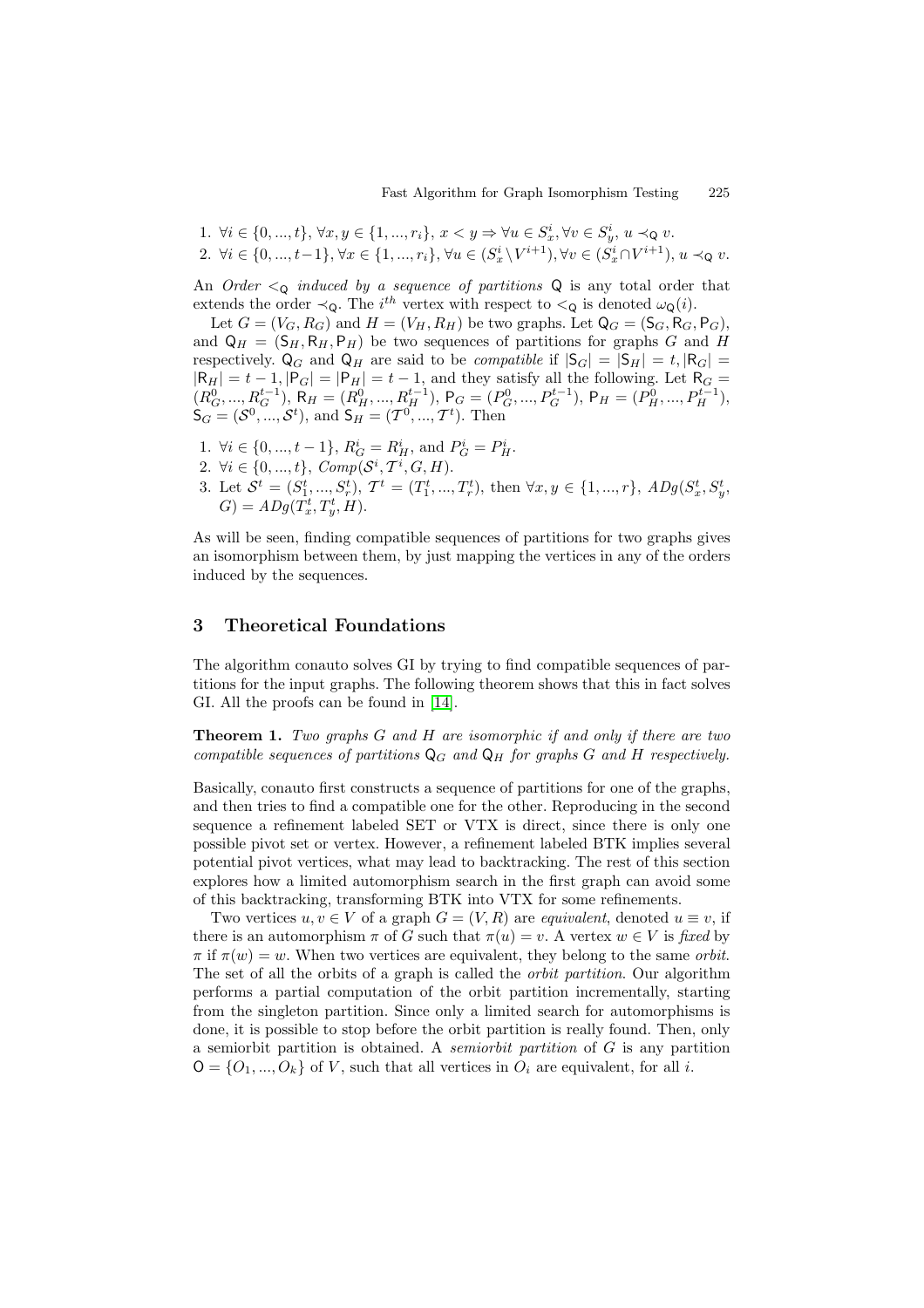#### 226 J.L. López-Presa and A. Fernández Anta

**Lemma 1.** At any level l of a sequence of partitions  $\mathbb{Q}_G$ , all the vertices in a *cell with no remaining links are mutually equivalent.*

Using this lemma, some equivalences are detected using only one sequence of partitions. However, conauto generates two sequences of partitions to detect most equivalences. From Theorem 1 and the definition of automorphism, it follows that two compatible sequences of partitions for a graph G define an automorphism of G. Let l be a backtracking level of a sequence of partitions  $Q_G$  (i.e.,  $R^l = BTK$ ), let  $S_{P^l}^l$  be the pivot cell and  $p \in S_{P^l}^l$  the pivot vertex used for the vertex refinement at level *l*. Consi[der](#page-4-0) any  $p' \in S_{P^l}^l$ ,  $p \neq p'$ . Let  $\mathsf{Q}_G'$  be a sequence of partitions compatible with  $\mathsf{Q}_G$ , generated using p' as pivot instead of p at level l. Note that  $\mathsf{Q}_G$  and  $\mathsf{Q}_G'$  are equal up to level l. Let  $\mathsf{Q}_G$  be an order induced by  $\mathsf{Q}_G$  on the vertices of V, and let  $\langle \mathsf{Q}'_G \rangle$  be an order induced by  $\mathsf{Q}'_G$  on the same set of vertices  $V$ . Then,

**Lemma 2.** The mapping  $\pi$  induced by  $\lt_{Q_G}$  and  $\lt_{Q'_G}$ <br>(i)  $\forall i \in \{1, \dots, |V|\}$  is an automorphism of  $G$  $\sigma_G$ *, defined as*  $\pi(\omega_{\mathsf{Q}_G}(i)) =$  $\omega_{\mathsf{Q}_G'}(i)$ ,  $\forall i \in \{1, ..., |V|\}$ , is an automorphism of G.

<span id="page-5-0"></span>Let k be such that  $p = \omega_{\mathbf{Q}_G}(k)$ , then  $\pi(p) = p' = \omega_{\mathbf{Q}'_G}(k)$ ;  $\forall j \in \{k, ..., |V|\},$  $\omega_{\mathbf{Q}_G}(j) \equiv \omega_{\mathbf{Q}_G}(j)$ ; and  $\pi$  fixes vertices  $\omega_{\mathbf{Q}_G}(1), \ldots, \omega_{\mathbf{Q}_G}(k-1)$ . Two vertices  $u, v \in$ V of a graph  $G = (V, R)$  are *equivalent at level l*, denoted  $u \equiv_l v$ , if there is an automorphism of G that permutes them, and fixes all the vertices in  $V \setminus V^l$  (i.e., those discarded in previous levels). Note that  $p$  and  $p'$  are equivalent at level  $l$ .

**Lemma 3.** *If*  $u \equiv_l v$ *, then*  $u \equiv_i v$ *,*  $\forall i \in \{0, ..., l - 1\}$ *.* 

<span id="page-5-1"></span>Let  $u \equiv_l v$ , if  $u \equiv_l p$ , then  $v \equiv_l p$ , and if  $u \not\equiv_l p$ , then  $v \not\equiv_l p$ . This implies that when  $u \equiv_l v$ , their semiorbits can be merged at level l. Let us now extend the sequence of partitions to include a semiorbit partition.

**Definition 2.** An extended sequence of partitions  $E$  *for a graph*  $G = (V, R)$  *is a tuple* (Q, O)*, where* Q *is a sequence of partitions, denoted as SeqPart*(E)*, and* O *is a semiorbit partition of* G*, denoted as Orbits*(E)*.*

We observe now that when all the vertices in a pivot set used at a backtracking level  $l (R^l = BTK)$  are proved to be equivalent,  $R^l$  can be set to VTX, eliminating the backtracking point. This follows from the fact that automorphisms are preserved under isomorphisms, as stated in the following lemma.

**Lemma 4.** If the vertices of a pivot set in a sequence of partitions  $\mathbb{Q}_G$  for graph G are equivalent, then in a compatible sequence of partitions  $Q_H$  for graph  $H$ , *the vertices in the corresponding pivot set must also be equivalent.*

<span id="page-5-2"></span>The only information conauto stores about automorphisms is the semiorbit partition. Hence, with an extended sequence of partitions, it knows that two vertices are equivalent (but it does not know all the vertices that are fixed by an automorphism that permutes them). Nevertheless, for each two vertices u and v that belong to the same semiorbit in a semiorbit partition, there is at least one automorphism that fixes all the vertices that belong to singleton semiorbits, and permutes  $u$  and  $v$ .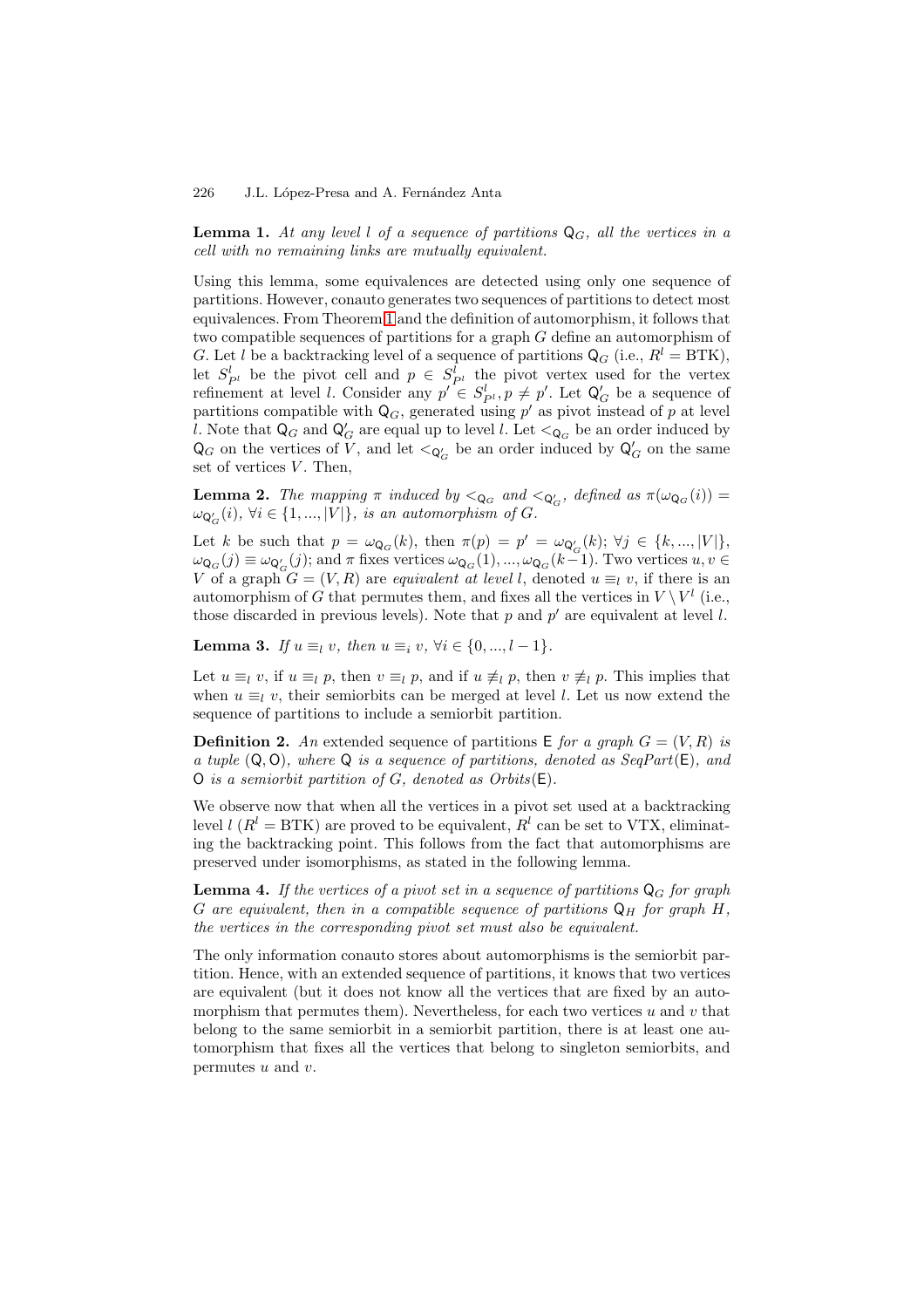**Algorithm 1.** Test whether <sup>G</sup> and <sup>H</sup> are isomorphic (*conauto*)

 $Iso(G, H)$ : boolean

1 **if** degree partitions do not match **then return** FALSE

2  $\mathsf{Q}_G \leftarrow GenSeqOfPart(G)$ ;  $\mathsf{Q}_H \leftarrow GenSeqOfPart(H)$ 

3  $\mathsf{E}_G \leftarrow FindAuto(G, \mathsf{Q}_G)$ ;  $\mathsf{E}_H \leftarrow FindAuto(H, \mathsf{Q}_H)$ 

<span id="page-6-1"></span> $4$  **if**  $B$ tkAmount $(SeqPart(E_G)) \leq B$ tkAmount $(SeqPart(E_H))$ 5 **then return**  $Match(0, G, H, SeqPart(E_G), Orbits(E_H))$ 

6 **else** return  $Match(0, H, G, SeqPart(E_H), Orbits(E_G))$ 

**Algorithm 2.** Generate a sequence of partitions for a graph <sup>G</sup>

 $GenSeqOfPart(G)$ : sequence of partitions

1 Start with the degree partition

2 **while** there are non-singleton cells with links **do**

3 **if** there is a singleton cell {v} with links **then** label VTX; Refine by vertex v

<span id="page-6-2"></span>4 **else** label SET; Refine by set exhaustively

5 **if** no set refinement succeeded **then** relabel BTK; Refine by vertex

6 label FIN

7 **return** the computed sequence of partitions

# **4 Algorithm** *conauto*

<span id="page-6-0"></span>In this section we present the algorithm *conauto* (Algorithm 1) which applies the previous theoretical discussion. If both graphs have the same vertex degrees, first it generates a sequence of partitions for each graph, and then tries to eliminate potential backtracking points looking for vertex equivalences at these backtracking points. Then, it chooses the graph with less b[ack](#page-6-1)tracking levels (*BtkAmount*(), i.e., number of levels l with  $R^l = BTK$ ) in its sequence of partitions as the target, and tries to find a compatible sequence of partitions for the other graph. If one such sequence of partitions is found, it returns TRUE. Otherwise it returns FALSE.

Algorithm 2, *GenSeqOfPart*, starts from the degree partition of the vertex set, and generates a sequence of partitions iteratively as follows.

- 1. If there are singleton cells in the partition, one of them is chosen as the pivot set, and a [v](#page-6-2)ertex refinement is performed to obtain the next partition in the sequence (Line 3).
- <span id="page-6-3"></span>2. Otherwise, the algorithm performs set refinements using different cells in the partition as pivot sets, until one of them is able to split at least one cell (maybe itself), or all of them have been tried unsuccessfully (Line 5).
- <span id="page-6-4"></span>3. If no cell meeting the conditions of Cases 1 and 2 has been found, then some cell is chosen as the pivot set, and a vertex in that cell is used as the pivot vertex to generate the new partition performing a vertex refinement (Line 6).

The search for automorphisms is perform[ed](#page-6-3) by [Al](#page-6-4)gorithm 3. First it uses algorithm *ProcCellsWithNoLinks* to apply Lemma 1. Then traverses the sequence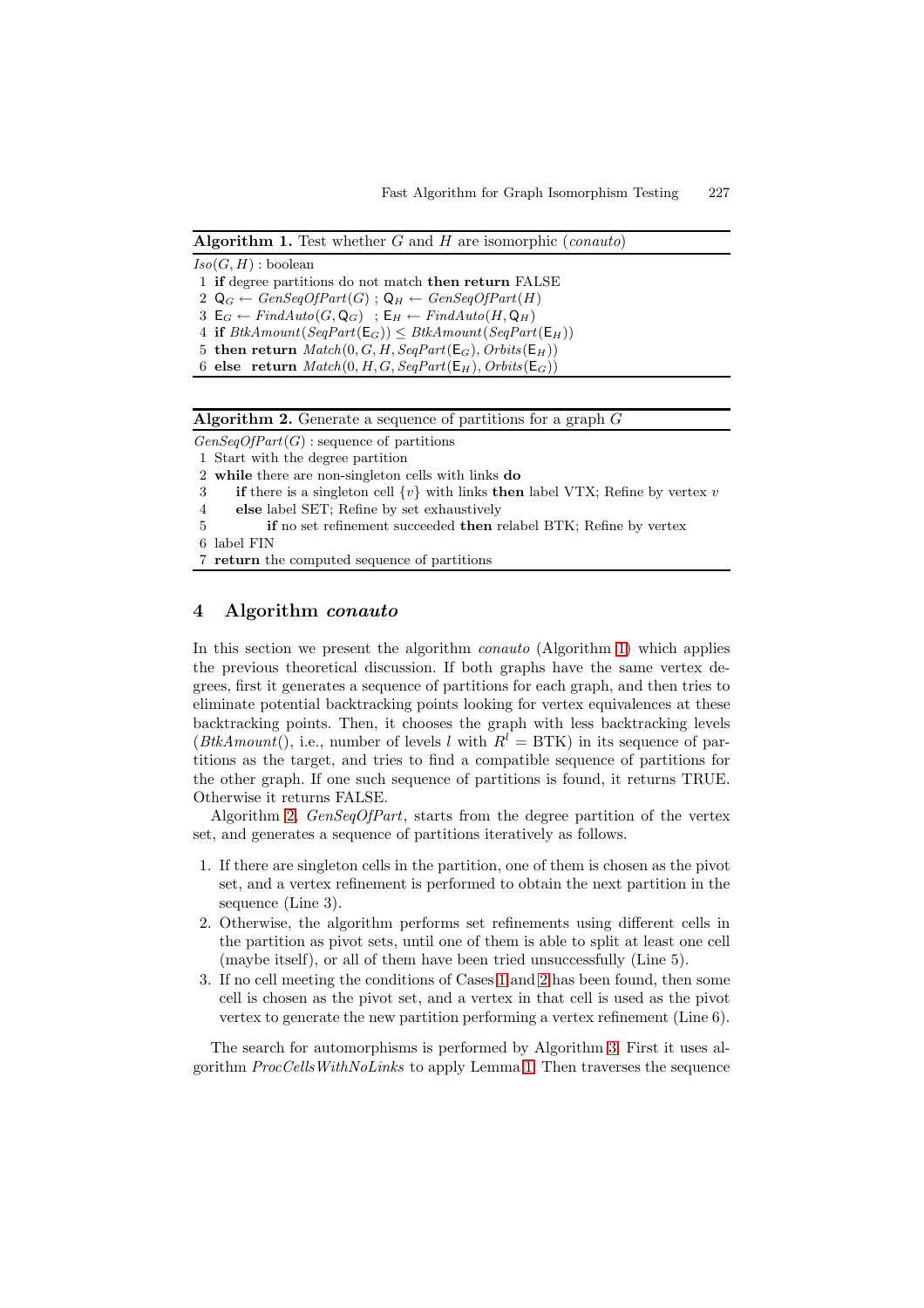| <b>Algorithm 3.</b> Look for automorphisms                    |
|---------------------------------------------------------------|
| $FindAuto(G, \mathbf{Q})$ : extended sequence of partitions   |
| $1 \ 0 \leftarrow$ the singleton partition of V               |
| 2 $ProcCells With No Links(O)$                                |
| 3 for each level l labeled BTK, in decreasing order of l do   |
| for each non-pivot vertex $v$ in the pivot cell do<br>4       |
| Generate an alternative sequence of partitions using $v$<br>5 |
| if the sequences of partitions are compatible then<br>6       |
| ProcCompSeasOfPart(O)<br>7                                    |
| $\cdot$ $\cdot$ $\cdot$ $\cdot$ $\cdot$ $\cdot$ $\cdot$       |

8 **if** all the vertices in the pivot cell are equivalent **then**

9 relabel original partition VTX

10 **return** (Q, O)

**Algorithm 4.** Find a sequence of partitions compatible with the target

<span id="page-7-0"></span> $Match(l, G, H, Q_G, O_H)$ : boolean 1 **if** partition labeled VTX **then** 2 success ← Ref. by vertex are compat. **and**  $Match(l + 1, G, H, Q_G, O_H)$ 3 **else if** partition labeled SET **then** 4 success ← Ref. by set are compat. **and**  $Match(l + 1, G, H, Q_G, O_H)$ 5 **else if** partition labeled BTK **then** 6 **for each** vertex v in the pivot cell, while not success **do** 7 **if** v may not be discarded according to  $O_H$  then 8 success ← Ref. by vertex are compat. **and**  $Match(l + 1, G, H, Q_G, O_H)$ 9 **else** (i.e. partition labeled FIN) 10 success  $\leftarrow$  adjacencies in both partitions match 11 **return** success

of partitions upwards looking for vertex equivalences among the vertices in the pivot sets at the levels labeled BTK, applying Lemma 2. This way, Lemma 3 will be applicable, so the automorphisms already found may be used when processing previous partitions in the sequence. The generation of an alternative sequence of partitions is performed in a straightforward way, avoiding bactracking. If this alternative sequence of partitions is compatible with [th](#page-5-0)e original one, the[n](#page-5-1) new vertex equivalences have been found, and they are used to iteratively compute the semiorbit partitions of the graphs using algorithm *ProcCompSeqsOfPart*.

When, at a backtracking point, all the vertices in the pivot cell are found to be equivalent, that level is relabeld from BTK to VTX. Recall that, from Lemma 4, this equivalence must hold for the other graph, so only one vertex in the corresponding pivot cell will need to be tested during the search for an equivalent sequence of partitions.

Algorithm 4 (*Match*) is a recursive algorithm that receives a level l to process in the [seq](#page-5-2)uence of partitions, the graphs  $G$  and  $H$  to test, the sequence of partitions  $\mathsf{Q}_G$  for graph G, and the semiorbit partition  $\mathsf{O}_\mathsf{H}$  previously obtained for graph  $H$ . It returns TRUE if it is able to find a sequence of partitions for graph H tha[t is](#page-7-0) compatible with  $Q_G$ , and FALSE otherwise. Algorithm 4 starts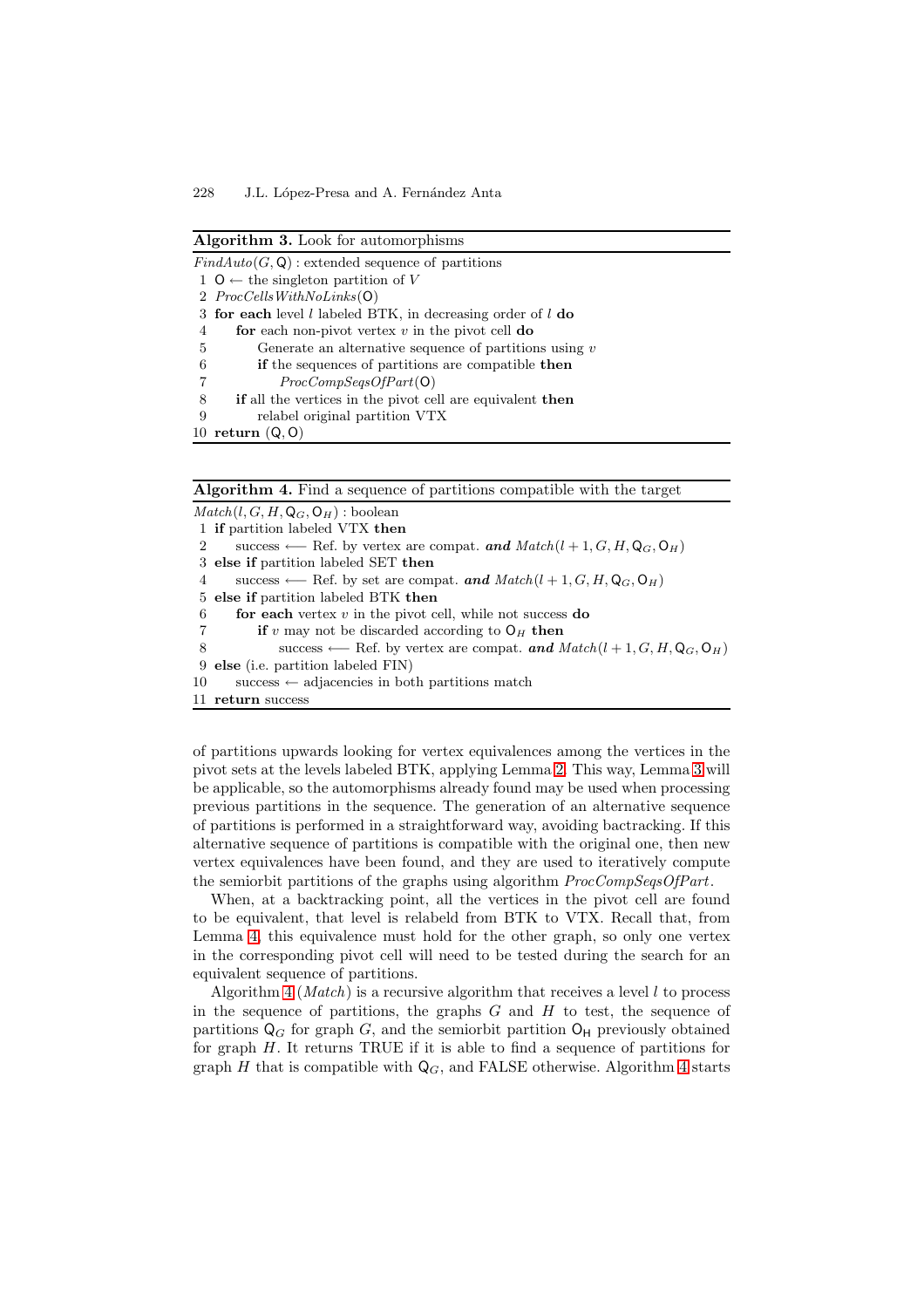with a partition that is compatible with the original (e.g., both start with the degree partition). Then, if the current level is labeled VTX, it applies a vertex refinement to the current partition. If the new partition generated is compatible with the original, it recursively calls itself to process the next partition in the sequence. Levels labeled SET are processed in a similar way, but applying a set refinement. If the current level is labeled BTK, it applies Lemma 2 to prune the search space. More sophisticated automorphism management may help here, but we have discarded for now that possibility in favor of simplicity. Hence, vertex equivalence will only be applied when all the previously fixed vertices belong to singleton semiorbits. At the last level (labeled FIN), C[ond](#page-5-0)ition 3 from the definition of compatibility between sequences of partitions is tested.

The algorithm conauto directly applies the theoretical results from the previous section. Hence, the following theorem.

**Theorem 2.** *Two graphs* G and H are isomorphic iff  $Iso(G, H)$  returns TRUE.

# **5 Complexity Analysis**

Algorithm conauto requires to store the adjacency matrices and the sequences of partitions for each of the graphs. The matrices need  $O(n^2)$  words for graphs of n vertices. (We assume words of  $O(\log n)$  bits, since they need to store vertex identifiers.) Each partition may be represented using  $O(n)$  words. It is not hard to see that a sequence of partitions has at most  $2n$  partitions. Then, a sequence of partitions requires  $O(n^2)$  words. Since at most three sequences have to be stored at any time (those of the graphs and a temporary sequence to find automorphisms), the sequences of partitions take  $O(n^2)$  words. This yields a total amount of space required by conauto of  $O(n^2)$  words, or  $O(n^2 \log n)$  bits.

Regarding time, a careful analysis of each type of refinement gives that generating a new partition in a sequence takes at most time  $O(n^2)$ . Then, a sequence of partitions is built in time  $O(n^3)$ . In order to find automorphisms at most  $O(n^2)$  sequences are created. Hence, creating a target sequence of partitions requires time  $O(n^5)$ . Now, the time to find a sequence of partitions compatible with the target directly depends on the number of backtracking points in the target sequence. If there are no backtracking points it is just the time to generate a sequence,  $O(n^3)$  time. In general, let  $\alpha$  be the number of backtracking points; then the time complexity is  $O(n^{\max(\alpha+3,5)})$ .

Finally, let us consider a random graph  $G(n, p)$  for  $p \in [\omega(\ln^4 n/n \ln \ln n), 1 \omega(\ln^4 n/n \ln \ln n)$ . Sort the degrees of the neighbors of a vertex into its degree vector. Czajka and Pandurangan [6] have shown that, with high probability, no two vertices have the same degree vector, and that a canonical labeling for the graph is obtained from the lexicographic ordering of the degree vectors. If no two vertices have the same degree vector, conauto will generate a sequence of partitions without backtracking p[oin](#page-11-6)ts, first obtaining the degree partition and then by repeatedly applying set refinements. Then, our algorithm will finish in time  $O(n^5)$  with high probability if any of the graphs is a random graph  $G(n, p)$ .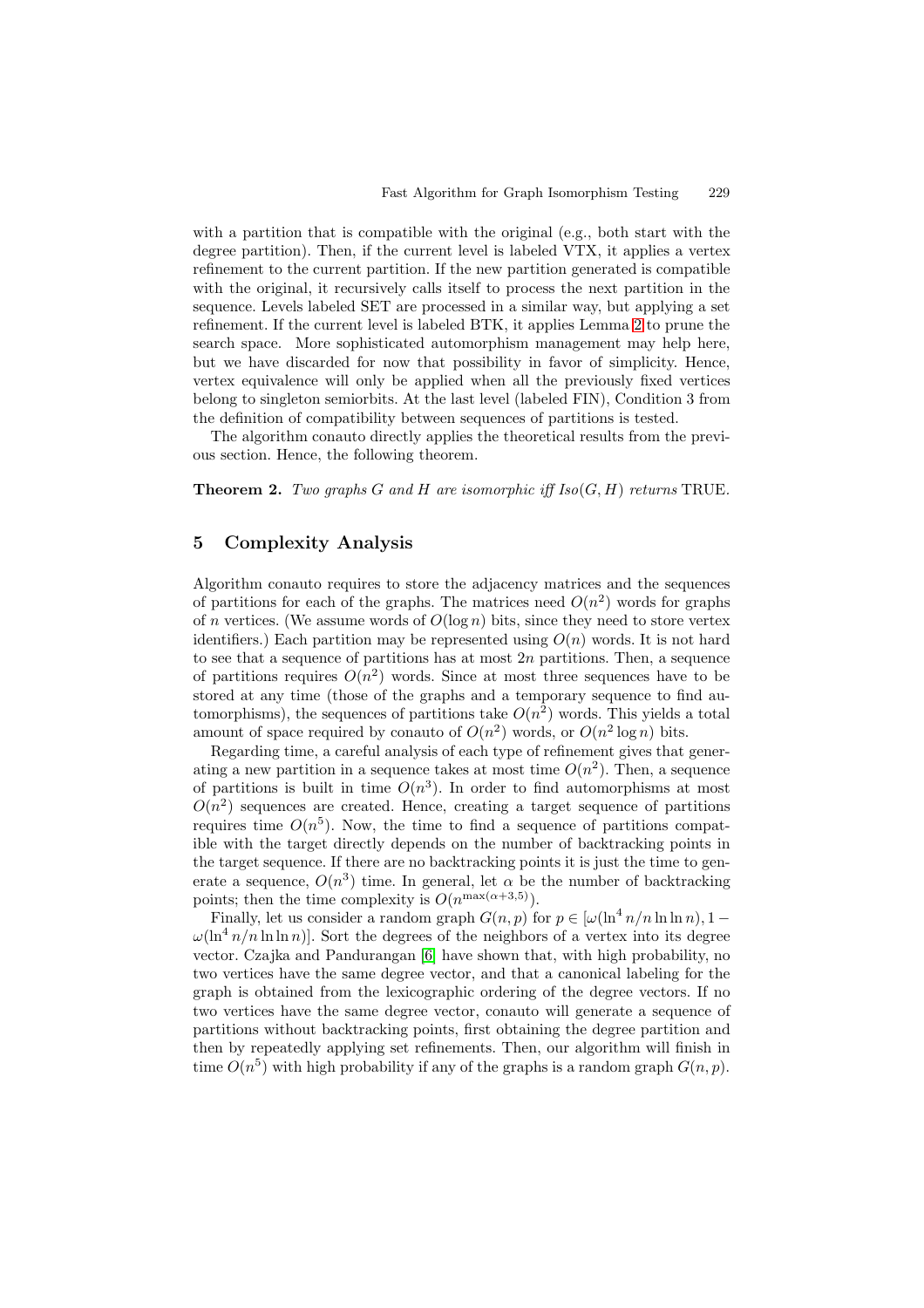#### **6 Performance Evaluation**

In this section we compare the performance of an implementation of conauto with the two other programs of reference: *nauty* and *vf2*. The tests have been carried out in a Pentium III at 1.0 GHz with 256 MB of main memory, under Linux RedHat 9.0. All the programs have been compiled with the same compiler, GNU's gcc, and using the same optimization flags. The execution time considered is the real time (not CPU time) consumed by the programs, excluding loading time (the time needed by the programs to load from disk the graphs being tested). The CPU time limit for each program run was set to 10, 000 seconds. If a program was unable to finish within this CPU time limit for a pair of graphs of some size, all its tests for that and bigger sizes were discarded. Some of the curves obtained have been omitted due to space restrictions. They can be found, with a detailed description of the benchmark used in the evaluation, at [14].

The first graphs considered are random graphs  $G(n, 0.1)$  (only isomorphic cases). As expected, all algorithms run very fast with these graphs, finishing in less than a second even for graphs of 1, 000 nodes. However, vf2 is one order of magnitude worse than the other programs, nauty being the fastest. The [sec](#page-11-12)ond family of graphs are 2D-meshes. In this case, for undirected graphs all algorithms behave similarly, finishing in, at most, a few seconds (for 1, 000 nodes). A difference in behavior is observed for directed graphs. While conauto behaves as with undirected 2D-meshes, the time of nauty increases and the time of vf2 decreases, both in about one order of magnitude. The next family of graphs considered are Paley graphs, a subclass of SRGs. In this case all programs run in reasonable time (at most tens of seconds). It may be worth to note that vf2 is more than 2



<span id="page-9-0"></span>**Fig. 1.** Performance of conauto with Miyazaki's graphs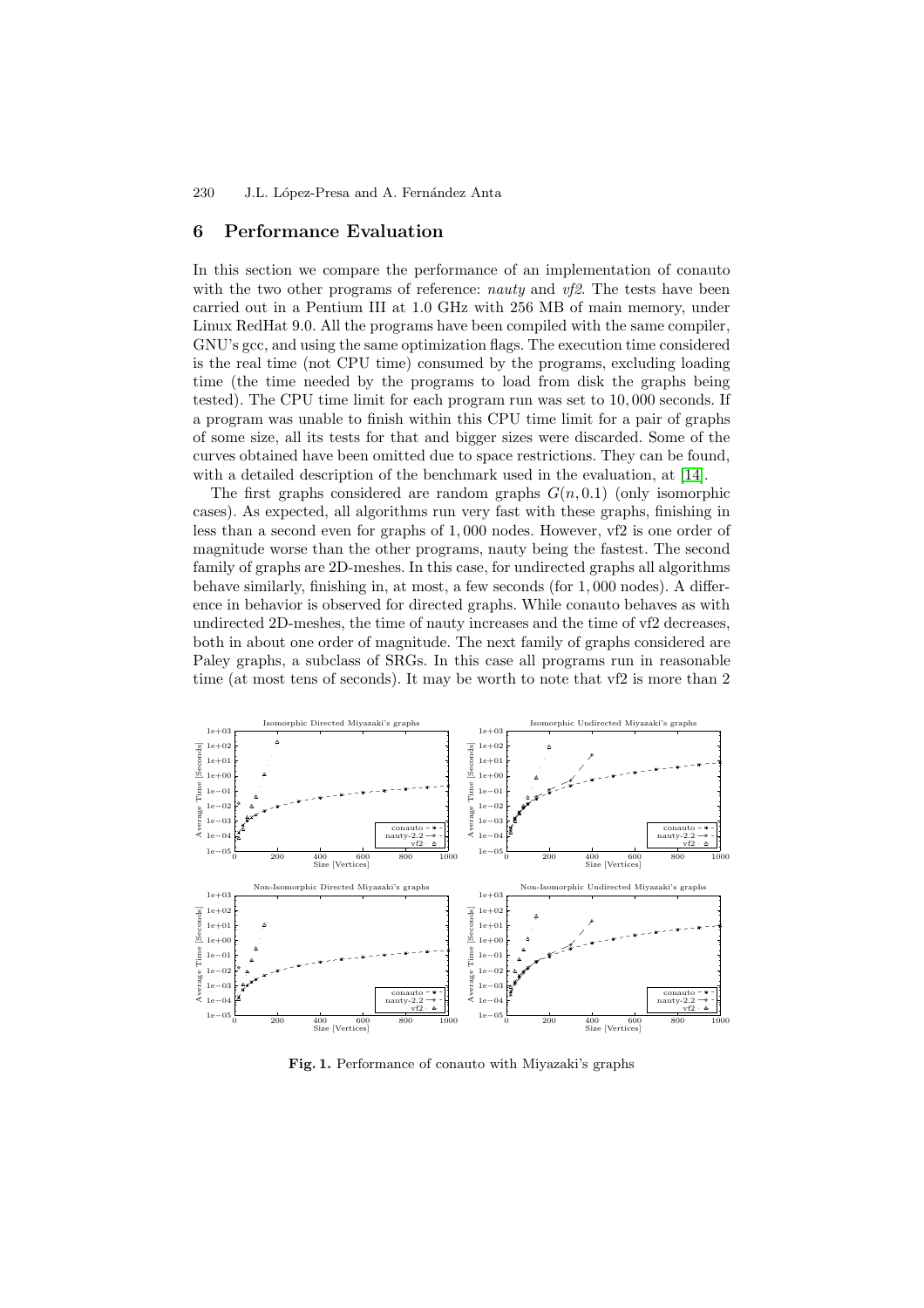

<span id="page-10-0"></span>**Fig. 2.** Performance of conauto with Latin square graphs



<span id="page-10-1"></span>**Fig. 3.** Performance of conauto with unions of strongly regular graphs

orders of magnitude slower than conauto and nauty. For triangular graphs and lattice graphs, also subclasses of SRGs, we observe a symmetric phenomenon: all programs run fast (at most a few seconds) and vf2 is about one order of magnitude faster.

The first family of graphs in which a substantial difference in behavior can be observed are Miyazaki's graphs (see Figure 1). These are known to be very hard graphs for nauty [13] (e.g., with the directed version, it is not able to label graphs of 40 vertices in 10, 000 s.). As can be seen in the figure, this family of graphs is only handled fast by conauto, which always finishes in a few seconds. The other algorithms cannot go beyond 400-node gra[ph](#page-9-0)s (200 nodes if directed). A second interesting famil[y ar](#page-11-11)e Latin square graphs, which are SRGs. For this family vf2 is not able to finish beyond graphs of 200 nodes (see Figure 2). Additionally, while nauty has the same low running time for positive and negative cases, conauto shows good (similar to nauty) running times for positive cases but about 2 orders of magnitude more for negative cases. The third interesting family of graphs are those obtained as unions of SRGs with the same paramete[rs](#page-10-0) (29, 14, 6, 7) (see the results in Figure 3). These graphs are already known to make nauty exponential in time (cf. [13]). For vf2, they are so hard, that it can only finish within time with graphs of one component. On the other hand, conauto runs reasonably fast for positive cases, and faster than the others for the negative cases. However, it can not find an [ans](#page-10-1)wer for graphs above 600 vertices for non-isomorphic pairs of graphs. The [ha](#page-11-11)rdest family we have in our benchmark are point-line graphs of